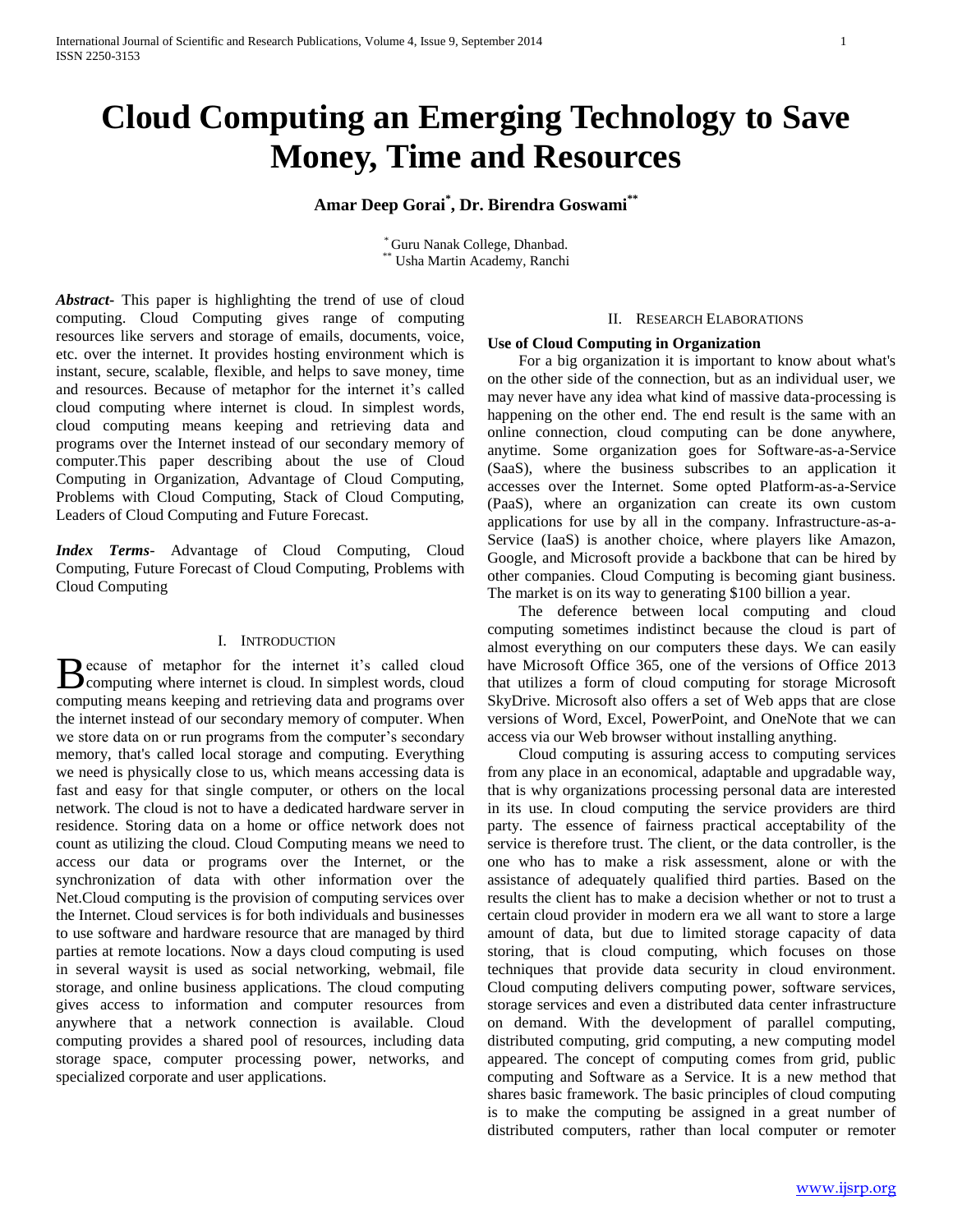server. The running of the enterprise's data center is just like Internet. This makes the enterprise use the resource in the application that is needed, and access computer and storage system according to the requirement.

 Some research work introduces the background and principle of cloud computing, style and actuality. Also introduces the application field the merit of cloud computing such as to do not need user's high level equipment, so it reduces the user's cost. It provides secure and dependable data storage center, so user needn't do the awful things such storing data and killing virus, this kind of task can be done by professionals. It can realize data share through different equipment. Cloud computing is a computing style that provide power referenced with IT as a service. Users can enjoy the service even he knows nothing about the technology of cloud computing and the professional knowledge in this field and the power to control it. Some of major security issues faced by the customers or users we have highlighted the major problems pertaining to cloud computing like confidentiality, integrity and availability and the like. Players across the IT industry have announced cloud computing efforts of varying shapes and sizes, leading analysis to attempt to attempt to identify various characteristics, such as infrastructure outsourcing, software as a service, and next generation distributed computing, to describe these efforts.

## III. ADVANTAGE OF CLOUD COMPUTING

 There are lots of benefits of cloud computing like Increase volume output or productivity with lesser manpower. Which reduces cost per unit of project or product. It help to access to our information with minimal spending on technology infrastructure. It gives access of out information worldwide where they have an Internet connection. It help to get more work done in less time with less manpower. It saves money sending on hardware, software or licensing fees. Cloud is accessible 24X7 and 365 days from anywhere which makes our life much easier! It is cost saving because we pay for what we use. Easy on installation and maintenance, we can get almost unlimited storage, it is highly automated and Flexible with better mobility. Resources are shared and back up and restoration is available in both automatic and manual mode. Cloud computing increases collaboration by allowing all employees wherever they are to sync up and work on documents and shared apps simultaneously, and follow colleagues and records to receive critical updates in real time.Businesses using cloud computing only use the server space they need, which decreases their carbon footprint. Using the cloud results in at least 30% less energy consumption and carbon emissions than using on-site servers. And again, SMEs get the most benefit: for small companies, the cut in energy use and carbon emissions is likely to be 90%.

## IV. PROBLEMS WITH CLOUD COMPUTING

 Cloud computing is having certain issues, problems & risk associated with it. Some problems with clouds are Information Security, Compatibility, Standardizing Cloud Technology, and Monitoring.

 Information Security is one of the most major issues of cloud computing. It is completely based on the internet which makes it at risk of hack attacks. But it's also true that now a days all the modern IT systems are connected to the internet. In cloud computing it's easier for companies to quickly recover from such attacks because of its distributed network system.

 Compatibility with all IT systems in a company is another issue with cloud computing. Cloud Computing is most cost efficient option for companies. But problem is to replace much of its existing IT infrastructures in order to make the system compatible on the cloud. Hybrid cloud is one of solution for this problem.

 Lack of standardization in the system is another issue of cloud computing. There is no proper standards for cloud computing are set yet so it's almost impossible for a company to find out the quality of services.

 All the data is handled by service provider when cloud computing responsibility is taken by service provider. Monitoring of processes is another issue of cloud computing.

#### V. STACK OF CLOUD COMPUTING



**Figure 1: Stack of Cloud Computing**

 Software as a Service (SaaS). This type of cloud computing is also referred to as software on demand. A popular example of SaaS is Google docs. SaaS allows people to access the functionality of a particular software without worrying about storage or other issues.

 Platform as a Service (PaaS). With this, organizations can run their own software without having to worry about maintaining hard drives and servers. Instead, they can run their own applications on the cloud service's platform.

 Infrastructure as a Service (IaaS). With IaaS, organizations have access to the unlimited storage potential of the cloud. They can grow and shirk their storage space as needed. This means that they do not have to worry about having dedicated servers on site. It also means that they can weather increased use of their sites or applications as needed.

 Network as a Service (Naas): The least common model, where the user is provided with network connectivity services, such as VPN and bandwidth on demand.

## VI. FINDINGS

#### **Leaders of Cloud Computing and Future Forecast**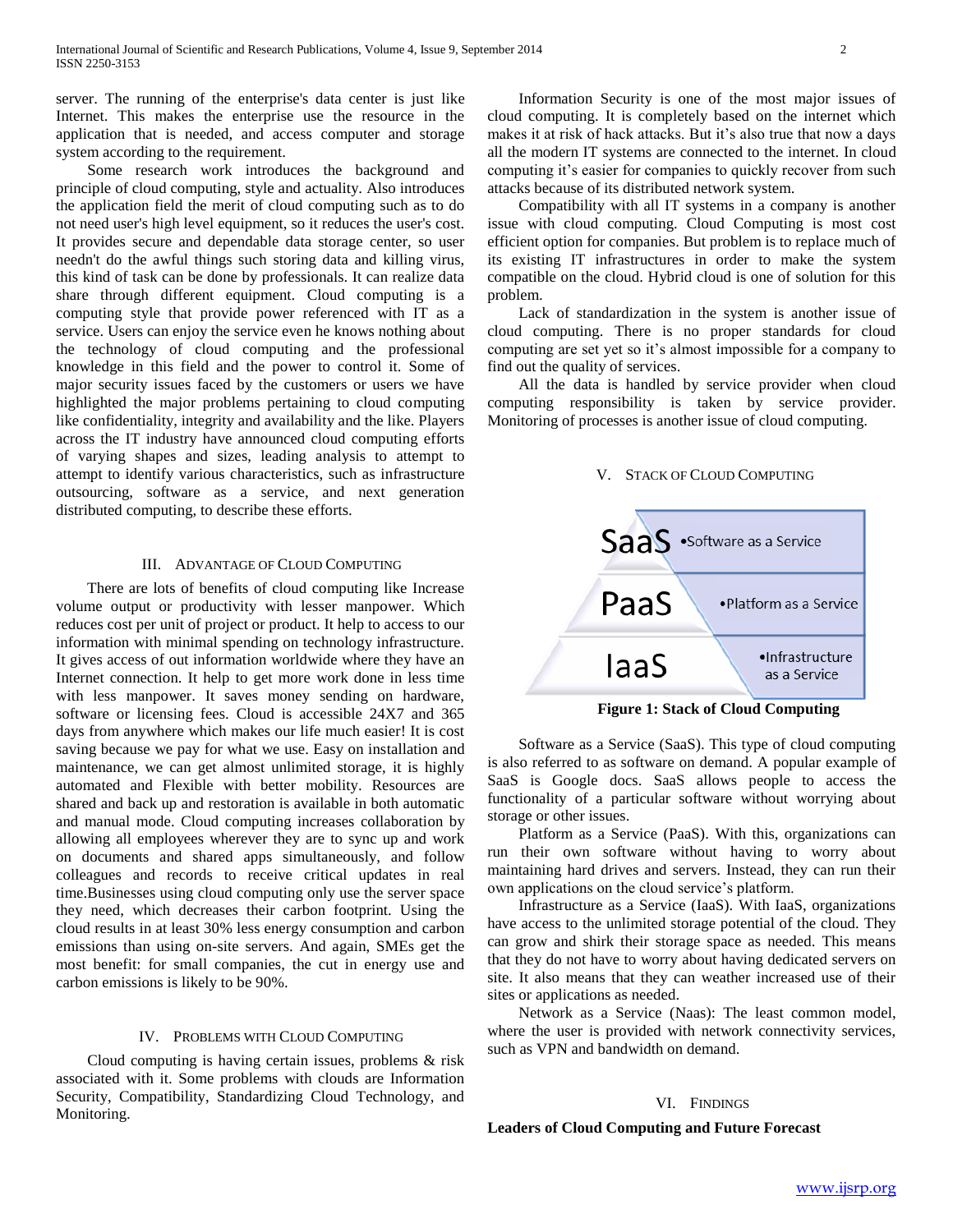

**Figure 2: Leaders of Cloud Computing**

 Amazon, Microsoft, Google, IBM are biggest leaders of cloud services. Amazon is providing Infrastructure as a Services, Database and Content Distribution since 2006 as Amazon Web Services. Microsoft is providing Application Platform as a Services like .net, SQL Data Services since 2009 as Windows Azure but from 3rd April 2014 it's renamed as Microsoft Azure. Google is providing Web Application Platform as Services since 2008 as Google App. Engine. IBM Salesforce.com is providing Proprietary 4GL Web Application as a demand platform since 2008 as Blue Cloud Force.com.



**Figure 3: Cloud Storage Subscriber Numbers**

 Figure 1 is showing cloud storage subscriber numbers. In 2012 it was 500 million subscriber, in 2013 it was 625 million, and there is a chance to be 700 million subscriber in 2014. Forecast of Institute of Engineering and Technology is that it's going to be 810 million in 2015, 1000 million in 2016 and it will touch 1300 million in 2017. So we can see market growth of cloud computing is going to be very high.

 According to International Data Corporation, Indian Cloud Computing market was estimated at \$535 million in 2011, is likely to grow by mote the 70%. Cloud computing refers to payper-use model of computing where applications and software are accessed over the internet and not owned by users. Research firm Zinnov has estimated market growth will reach \$1.8 billion by 2015. Software as a Services (SaaS) is expected to reach \$650million of that revenue rest will be achieved by Infrastructure as a Services (IaaS) and Platform as a Services (PaaS).

#### VII. CONCLUSION

 The future of cloud computing is bright for the companies that implement the technology now but, like everything else, cloud computing too has its pros and cons. While the technology can prove to be a great asset to companies, it could also cause harm if not understood and used properly. For good service it require technology to ensure uptime, and robust in other word more powerful & healthy. Centralization of data is required with more capability. Hybrid Cloud Computing, commodity hardware, low power processors, and modular and social software are going to be solutions to increase efficiency of cloud computing. Right now we are in the early days of cloud computing, with many organizations taking their first, tentative steps. But by 2020 cloud is going to be a major and permanent part of the enterprise computing infrastructure. It opens doors by making applications and technology more accessible than in previous years. Companies that would normally require enormous amounts of startup capital may only need a fraction of what was previously required to succeed.

#### **REFERENCES**

- [1] Amazon AWS: http://aws.amazon.com/free/
- [2] AWS Cost Calculator: http://calculator.s3.amazonaws.com/calc5.html
- [3] Windows Azure: http://www.azurepilot.com/
- [4] Google App Engine (GAE): code.google.comwhatisgoogleappengine.html
- [5] Graph Analytics: umd.edu
- [6] For miscellaneous information: http://www.cse.buffalo.edu/~bina
- [7] Wikipedia http://en.wikipedia.org/wiki/Cloud\_computing
- [8] Above the Clouds: A Berkeley View of Cloud Computing eecs.berkeley.edu
- [9] How Cloud Computing Is Changing the World businessweek.com
- [10] The Future of Cloud Computing dartmouth.eduMBAFellows Program Archive
- [11] "Business in the Cloud" by Michael Hugos Derek Hulitzky
- [12] Advances in Clouds Research in Future Cloud Computing Expert Group Report
- [13] Scope of cloud computing for SMEs in India by Monika Sharma, Ashwani Mehra, Haresh Jola, Anand Kumar, Dr. Madhvendra Misra, Ms. Vijayshri Tiwari - Indian Institute of Information Technology Allahabad (IIITA), Allahabad, India
- [14] Cloud Computing Issues, Research and Implementations by Mladen A. Vouk - Department of Computer Science, North Carolina State University, Raleigh, North Carolina, USA
- [15] Cloud Computing Research by J.E. Cairnes School of Business & Economics
- [16] Towards a cloud computing research agenda by Ken Birman, Gregory Chockler, Robbert van Renesse
- [17] Challenges and Opportunities of Cloud Computing by Karlsruhe Institute of Technology
- [18] Professional SharePoint 2010 Cloud-Based Solutions by Steve Fox, Donovan Follette, Girish Raja, Paul Stubbs
- [19] Cloud Computing Issues and Impacts by Ernst & Young
- [20] Research Paper: Threats to Cloud Computing Security. By: Harsal Mahajan Information Technology Department Dr. Nupur Giri Computer Department of Vivekanand Education Society's Institute of Technology